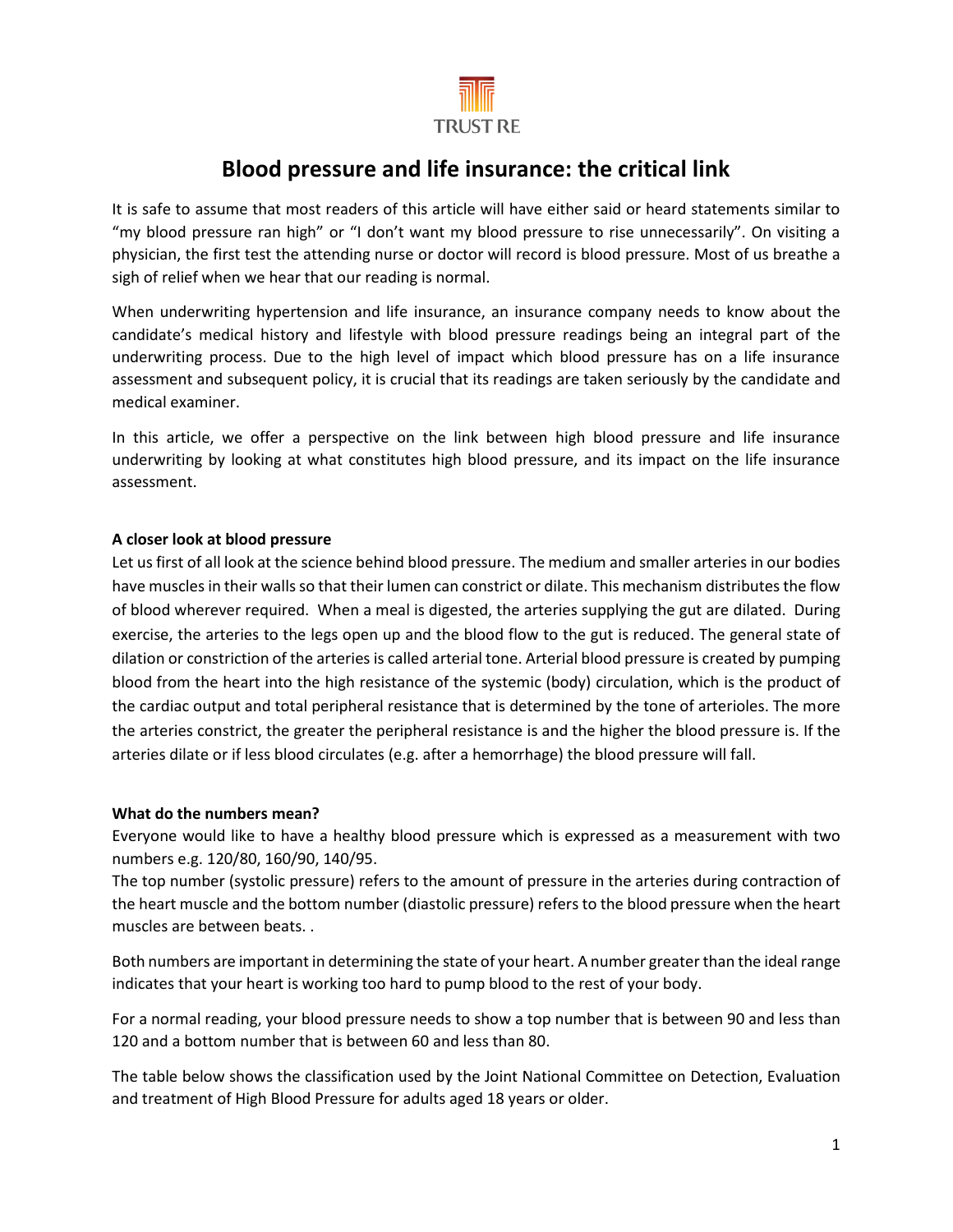

| <b>Classification</b>                     | <b>Blood Pressure (mmHg)</b> |
|-------------------------------------------|------------------------------|
| <b>Diastolic</b>                          |                              |
| Normal Blood Pressure                     | < 85                         |
| <b>High Normal Blood Pressure</b>         | 85-89                        |
| Mild Hypertension                         | 90-104                       |
| Severe Hypertension                       | >115                         |
| <b>Systolic (When Diastolic BP&lt;90)</b> |                              |
| <b>Normal Blood Pressure</b>              | < 140                        |
| Borderline Isolated systolic hypertension | 140-159                      |
| Isolated systolic hypertension            | $>=160$                      |

*Source: Final report of the subcommittee on Definition and Prevalence of the Joint National committee on Detection, Evaluation, & Treatment of High Blood Pressure (1984). Arch Intern Med 1984*

There is a general agreement amongst health practitioners and insurers/reinsurers with the WHO proposal that a Systolic blood pressure <140 mmHg, or a diastolic blood pressure <90 mmHg should be called "normal" for classification purposes. However, the American College of Cardiology & the American Heart Association guidelines follow a relatively strict approach. They further segregate the readings as Elevated Systolic 120-129 (mmHg), Highly elevated 130-139 (mmHg) and Elevated Diastole [80-90 (mmHg)].

Individuals who have elevated systolic pressure are considered pre-hypertensive. If they have heart disease, diabetes or a family history of high blood pressure then treatment is recommended.

By consensus, the limit of normal level of blood pressure by insurers and reinsurers for insurance underwriting are shown in the table below. The underwriter must be cautious and apply discretion according to the market from which the business emanates.

| Age/Gender | <b>Male</b>             | <b>Female</b>           |
|------------|-------------------------|-------------------------|
| up to 45   | 130/90 mmHg (17/12 kPa) | 140/90 mmHg (19/12 kPa) |
| Over 45    | 140/95 mmHg (19/12 kPa) | 160/90 mmHg (21/13 kPa) |

A reading in the normal range does not require medical intervention, however due attention must be paid to ensure that the selected individual maintains a healthy lifestyle and healthy weight to prevent hypertension from developing. Regular exercise and healthy eating can also help. If hypertension runs in the family, the individual must be especially mindful of his/her lifestyle.

#### **Hypertension carries a number of associated risks**

Hypertension is a big risk factor for cardiovascular disease and can be improved by effective treatment of raised blood pressure. Untreated hypertension greatly increases the risk of stroke, angina, cardiac infarction, and renal failure. Morbidity and mortality rise on a time and intensity basis. Thus, the longer the duration of hypertension and the higher the level of pressure, the greater the risk of organ damage. The excess of mortality for a given level of pressure is most clearly seen in young age groups, especially in males.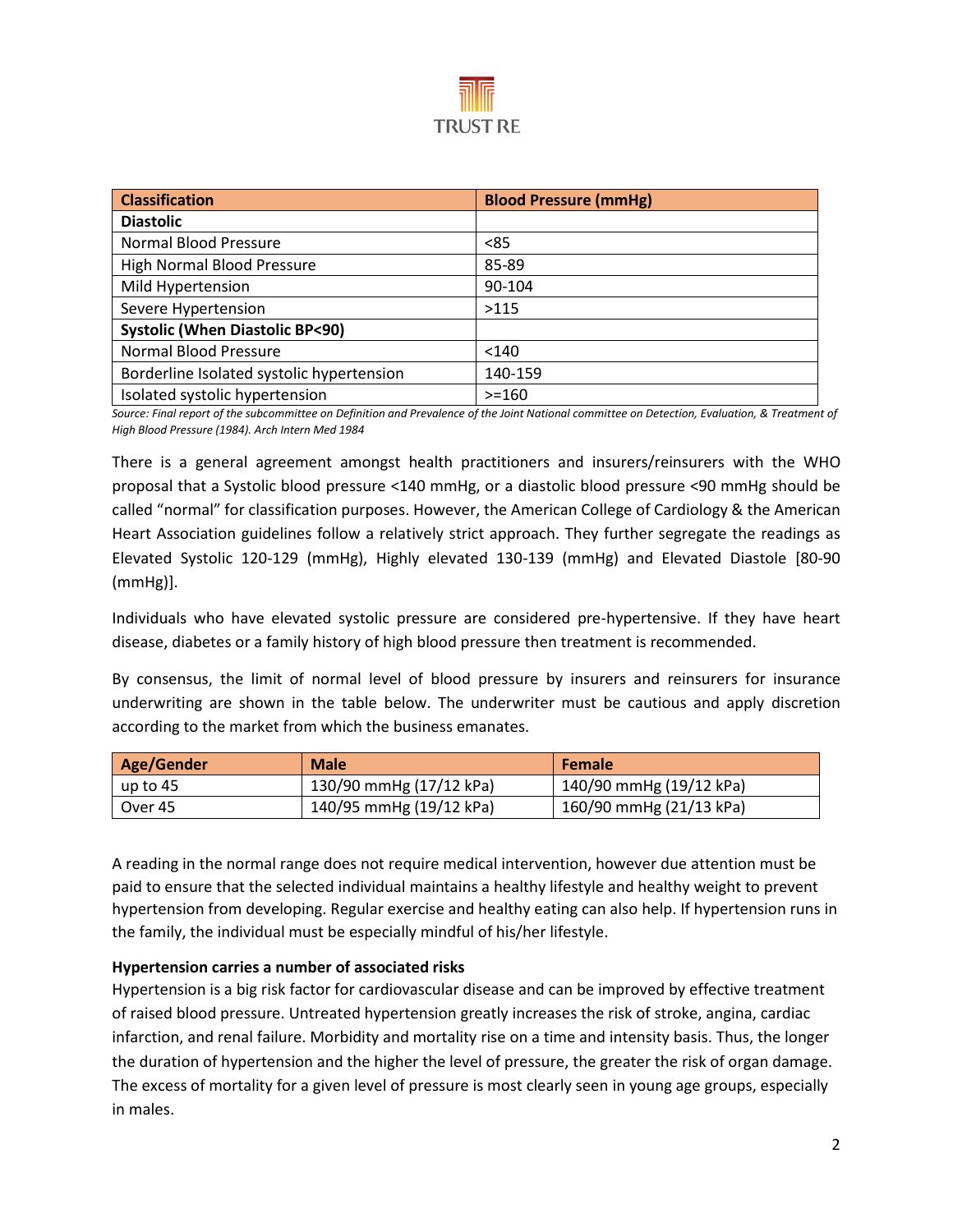

#### **Danger zone**

A blood pressure reading above 180/120 mm Hg indicates a serious health problem. The American Heart Association<sup>1</sup> refers to these high measurements as a "hypertensive crisis." Blood pressure in this range requires urgent treatment even if there are no accompanying symptoms. Symptoms may include:

- − [chest pain](https://www.healthline.com/symptom/chest-pain)
- − shortness of breath
- − impaired vision
- − symptoms of stroke, such as paralysis or a loss of muscle control in the face or an extremity
- − [blood in urine](https://www.healthline.com/symptom/blood-in-urine)
- − [dizziness](https://www.healthline.com/symptom/dizziness)
- − [headache](https://www.healthline.com/health/headache)

However, sometimes a high reading can occur temporarily and then the numbers will return to normal. A second reading after a few minutes is required for blood pressure which initially does not give a normal reading. A repeated high reading requires commencement of treatment at the earliest depending on the symptoms (listed above). From an insurance underwriting perspective, all such cases require a postponement period of minimum 6 months until the final diagnosis is established, and a fresh review based on treatment progress and control is done. Lifestyle factors (including smoking, drinking too much alcohol, stress, being overweight) should be considered along with family history, prior to acceptance.

## **Hypertension Types**

Raised blood pressure is broadly classified as Primary, Secondary, Labile, Resistant and Malignant. Here we look briefly at each one.

# *Primary hypertension*

Also known as Essential hypertension, primary hypertension is hypertension whose cause is unknown. Despite years of research on hypertension, a specific cause is not known. It is thought to be a combination of genetics, diet, lifestyle, and age.

#### *Secondary hypertension*

 $\overline{\phantom{a}}$ 

Secondary hypertension is generally defined as arising from other causes. We list some of these other causes below:

- Renal parenchymal disease: (Chronic pyelonephritis, Congenital renal disease, diabetes nephropathy, interstitial nephropathy, Glomerulonephritis, polycystic kidney disease, Obstructive uropathy, renin secreting tumors, vasculitis).
- Renal vascular disease: renal artery stenosis, occlusion, or arteriosclerosis.
- Cardiovascular impairment (aortic insufficiency, coarctation of aorta, arteriosclerosis, polyarteritis).
- Central Nervous system Disorders (tumor, injury or inflammation of brain or spinal cord).

<sup>1</sup> www.healthline.com/health/types-and-stages-of-hypertension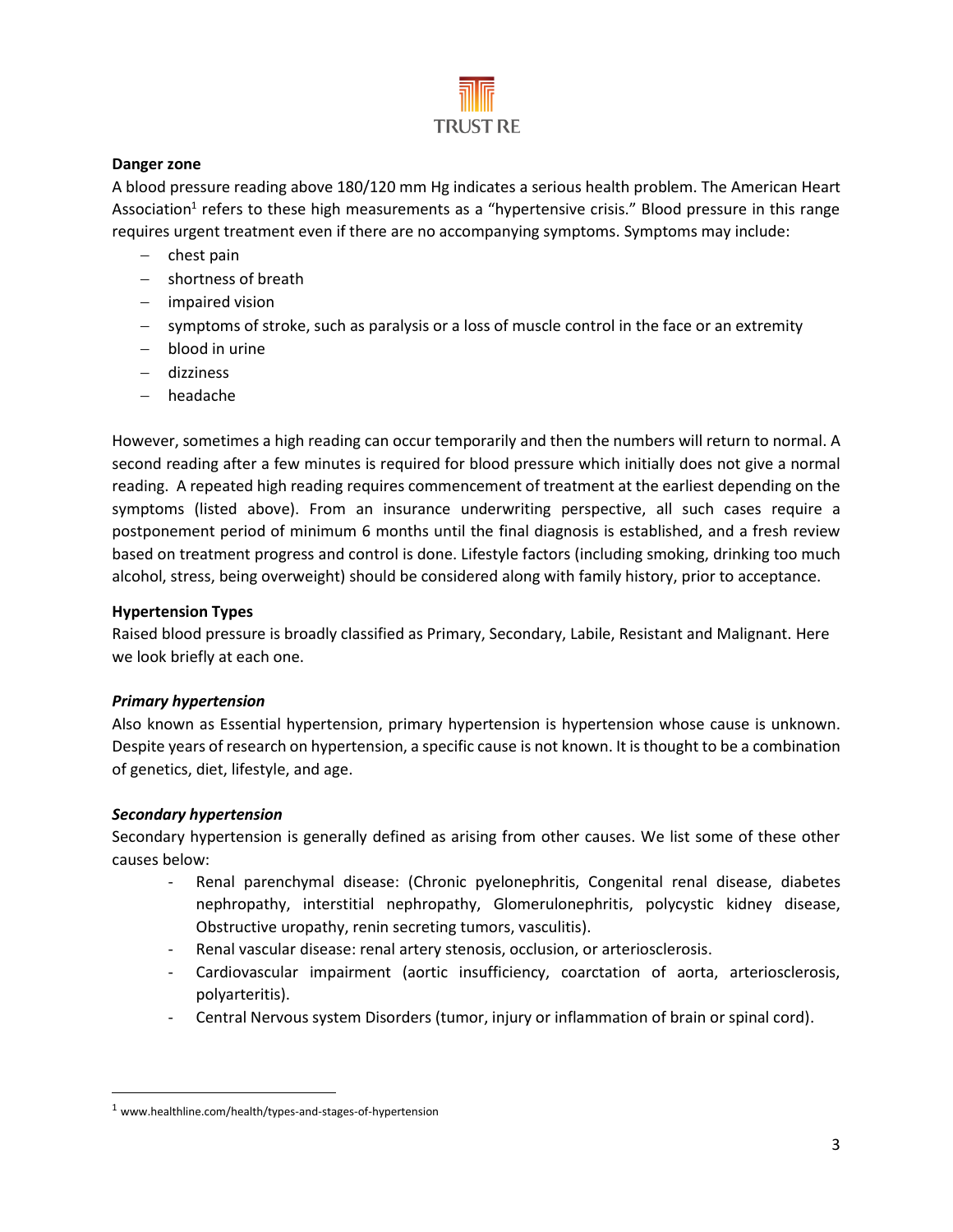

- Drugs and Hormones: amphetamines, oral contraceptives, diet aids, stimulants, antidepressants, some over the counter medicine, estrogens, steroids or Thyroid hormone excesses.
- Obstructive sleep apnea.

About 5 to 10 percent of hypertensive cases are of the secondary type with a prevalence of an estimated 30 percent in those aged between 18 and 40.

## *Resistant hypertension*

High blood pressure that is difficult to control and requires multiple medicationsis referred to as 'resistant hypertension'. Hypertension is considered resistant when the blood pressure stays above the treatment target, despite the subject having used three different types of blood pressure lowering medications, including a diuretic. An estimated [10 percent](https://www.ncbi.nlm.nih.gov/pmc/articles/PMC4408700/) of people with high blood pressure have resistant hypertension.

## *Malignant (i.e. accelerated) hypertension*

A hypertensive emergency, also called malignant hypertension, is when blood pressure suddenly rises above 180/120 and symptoms, including the below, present themselves:

- chest pain
- headache
- shortness of breath
- dizziness
- visual changes

Often associated with headache, visual defects (retinopathy), renal failure and cardiac decompensation, this is a life-threatening condition. High blood pressure can damage essential organs or cause complications such as an aortic dissection or tear, or bleeding in the brain.

#### *Labile hypertension*

Usually refers to unstable blood pressure which fluctuates from normal to elevated levels (e.g. during emotional stress). It generally does not indicate true hypertension.

#### *Systolic hypertension*

Systolic hypertension is defined as systolic pressure above 150 mmHg (20 kPa) and diastolic pressure less than 90 mmHg (12 kPa).

This is the most frequent type in older adults. An estimated 15% of people over 60 years of age have isolated systolic hypertension. A large study published in 2015 with an average of 31 years follow-up found that younger and middle-aged people with isolated systolic hypertension were at higher risk of stroke and heart attack compared to those with normal blood pressure.

#### **Hypertension treatment**

Lifestyle measures are the same as those for the prevention of vascular disease, namely:

- Stop smoking.
- Reduce the amount of fat in diet.
- Dietary salt to be reduced.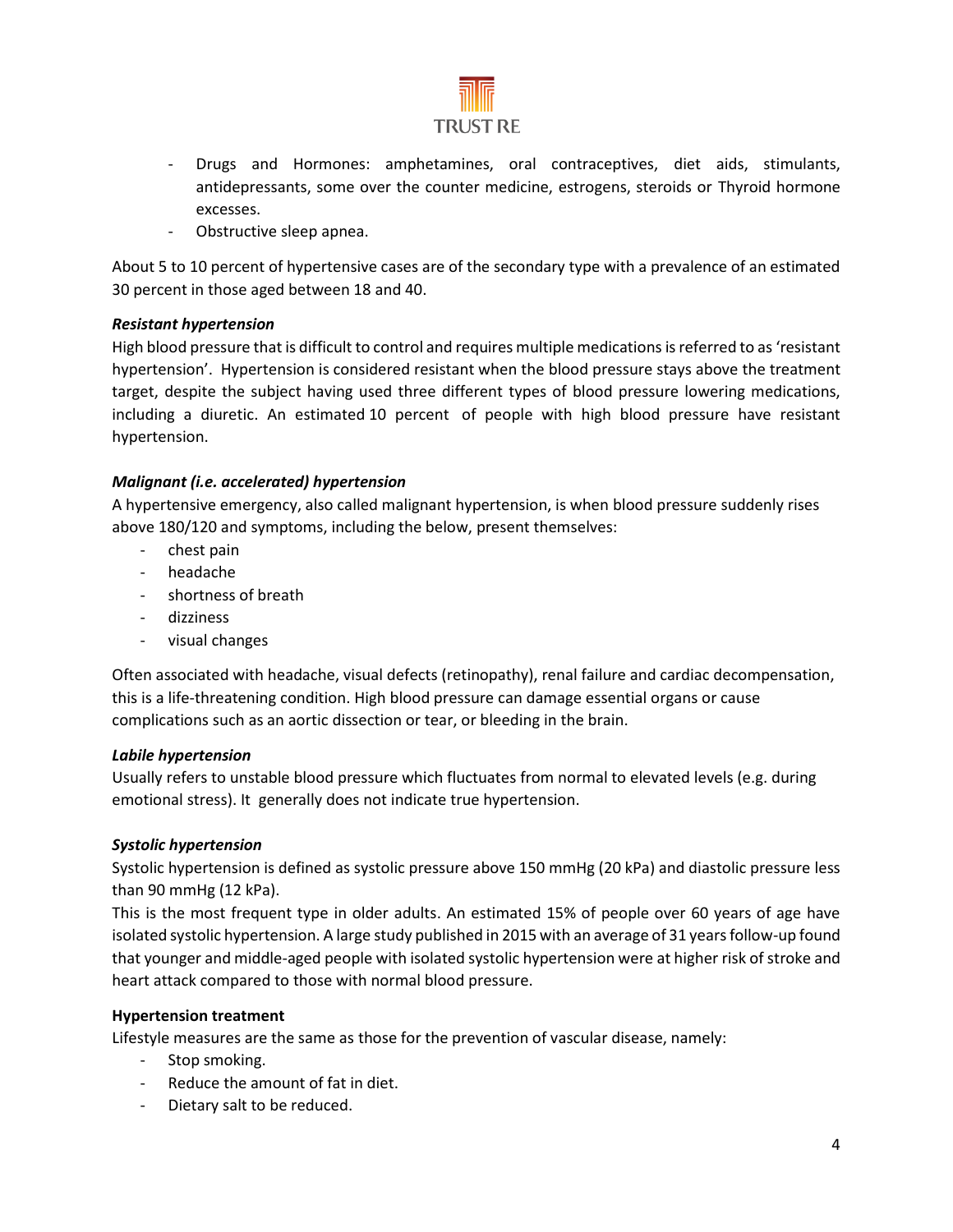

- Avoid overeating and obesity which leads to metabolic syndrome.
- Regular exercise to reduce the risk of obesity, metabolic syndrome and diabetes, and benefit skeletal muscle, the bones, joints and heart.

Drugs: Most patients will require medication. A combination of two or three drugs is given so that smaller doses of each can be used and side effects minimized. The drugs for hypertension act by reducing the arteriolar tone and the circulating blood volume. The main classes are:

- Thiazide diuretics
	- $\circ$  Main purpose is to reduce circulating blood volume and thus cardiac output by removing fluid and salt from the circulation.
	- o Drugs belonging to the azide group e.g. Chlorothiazide, Bendrofluazide.
- Beta blockers
	- $\circ$  Main action: complex but reduces the power of cardiac contraction and thus output.
	- o Drugs with the suffix "olol" e.g. Propranolol, Atenolol.
- Calcium antagonists
	- $\circ$  Main action: to dilate the arteries by reducing calcium intake into arteriolar cells which has the effect of reducing their ability to contract.
	- o Drugs with the suffix: 'dipine' e.g. Nifedipine, Amiodipine.
- ACE inhibitors (Angiotensin-Converting Enzyme inhibitors)
	- o Main action: to inhibit the action of ACE which converts angiotensin which is present in the blood in an inactive form (angiotensin I) into its active form (angiotensin II) which causes arteriolar contraction.
	- o Drugs with the suffix: 'pril' e.g. Enalapril, Perindopril.
- Angiotensin II antagonists
	- o Main action: to antagonise directly the arteriolar constricting effect of angiotensin II
	- o Drugs with the suffix , 'sartan' e.g. osartan , Valsartan

In secondary hypertension, treatment is directed at the underlying cause.

The surgical repair of coarctation can sometimes reduce the blood pressure to normal levels. The removal of phaeochromocytoma (tumour of adrenal cell) will cure secondary hypertension arising from the said cause.

The treatment of renal artery stenosis can result in lowering blood pressure. Secondary hypertension should be treated by drugs in the same way as essential hypertension if the treatment of the primary condition has not reduced the pressure to a satisfactory level.

# **Blood Pressure and Mortality: a converging approach**

For many years the life insurance approach to high blood pressure differed from that of the clinician. It remains so in developing and underdeveloped nations. Medical underwriters paid attention to a relatively small increase in mortality, whereas physicians were involved with treating symptoms. More recently the actuarial concern for the adverse effect on mortality of small rises in blood pressure has merged with the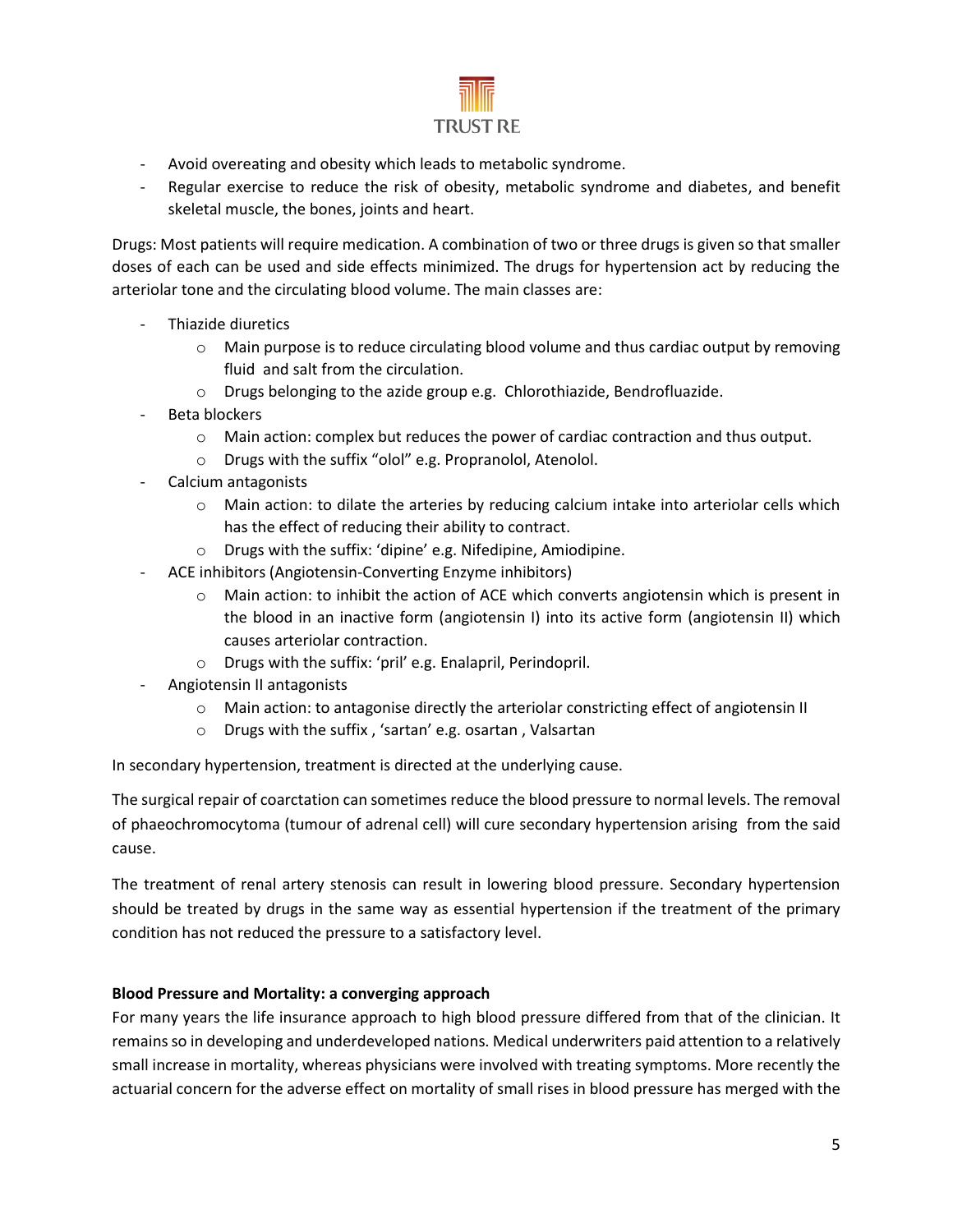

medical attempt to preserve health and increase mortality. This progress is reflected in the history of study of blood pressure in large groups of people; initially the insured population was studied, then both clinical and insurance investigations continued side by side. Now there are many large population studies with an emphasis on the effects of treating raised blood pressure. Throughout all the studies listed below, both medical science and the insurance industry have benefitted.

- Association of Life Insurance Medical Directors of America (ALIMDA) in 1912 by JW Fischer
- Society of Actuaries & ALIMDA joint publication of the First Mortality study according to variation of Blood pressure amongst insured lives in 1925.
- The Blood Pressure study 1939.
- The Build and Blood Pressure study 1959
- The Blood pressure study 1979

All studies showed that mortality gradually increased above 125% for the insured population as blood pressure rose above 140/90 mmHg. The Build and Blood Pressure study 1959 was particularly important because it removed all doubt among clinicians and underwriters that insurance companies might have been too strict in their interpretations of blood pressure, especially at the borderline end of the scale.

The salient feature of the Blood Pressure study 1979, which was like that of the earlier studies, was that even a slight deviation in blood pressure was associated with significantly higher mortality compared to normotensive healthy people. The study contained a particularly interesting section dealing with the effects of antihypertensive treatment. This was one of the earliest studies to report the beneficial effect of treatment on a large general population, and it had far reaching implications for underwriting treated hypertension cases.

| <b>Systolic</b>    | <b>Mortality Ratio %</b> |       | <b>Diastolic</b>          | <b>Mortality Ratio %</b> |       |  |  |
|--------------------|--------------------------|-------|---------------------------|--------------------------|-------|--|--|
| pressure<br>(mmHg) | <b>Men</b>               | Women | <b>Pressure</b><br>(mmHg) | <b>Men</b>               | Women |  |  |
| Under 108          | 71                       | 83    | Under 73                  | 85                       | 87    |  |  |
| 108-117            | 77                       | 92    | 96                        |                          |       |  |  |
| 118-127            | 89                       | 93    | 78-82                     | 99                       | 103   |  |  |
| 128-137            | 111<br>107               |       | 83-87                     | 118                      | 114   |  |  |
| 138-147            | 135<br>121               |       | 88-92                     | 136                      | 132   |  |  |
| 148-157            | 166                      | 135   | 93-97                     | 169                      | 167   |  |  |
| 158-167            | 206                      | 169   | 98-102                    | 200                      | 181   |  |  |
| 168-177            | 218<br>178               |       | 103-117                   | 258                      | 208   |  |  |
| 178-187            | 232                      | 278   | 108-112                   | 244                      | 195   |  |  |

**Relative Mortality of the Insured lives 1954-72** (all ages combined at various levels of Systolic & Diastolic Pressure, compared with the mortality of standard life insurance risk taken at 100%)

*Source : Lew EA Tans Assoc Life Insur Med Dir Am 1980:64:123/ Brackenridge's Medical Selection of Life Risks.*

The salient findings of the blood pressure studies was that even slight elevation of blood pressure was associated with significantly higher mortality than that among normotensive healthy people.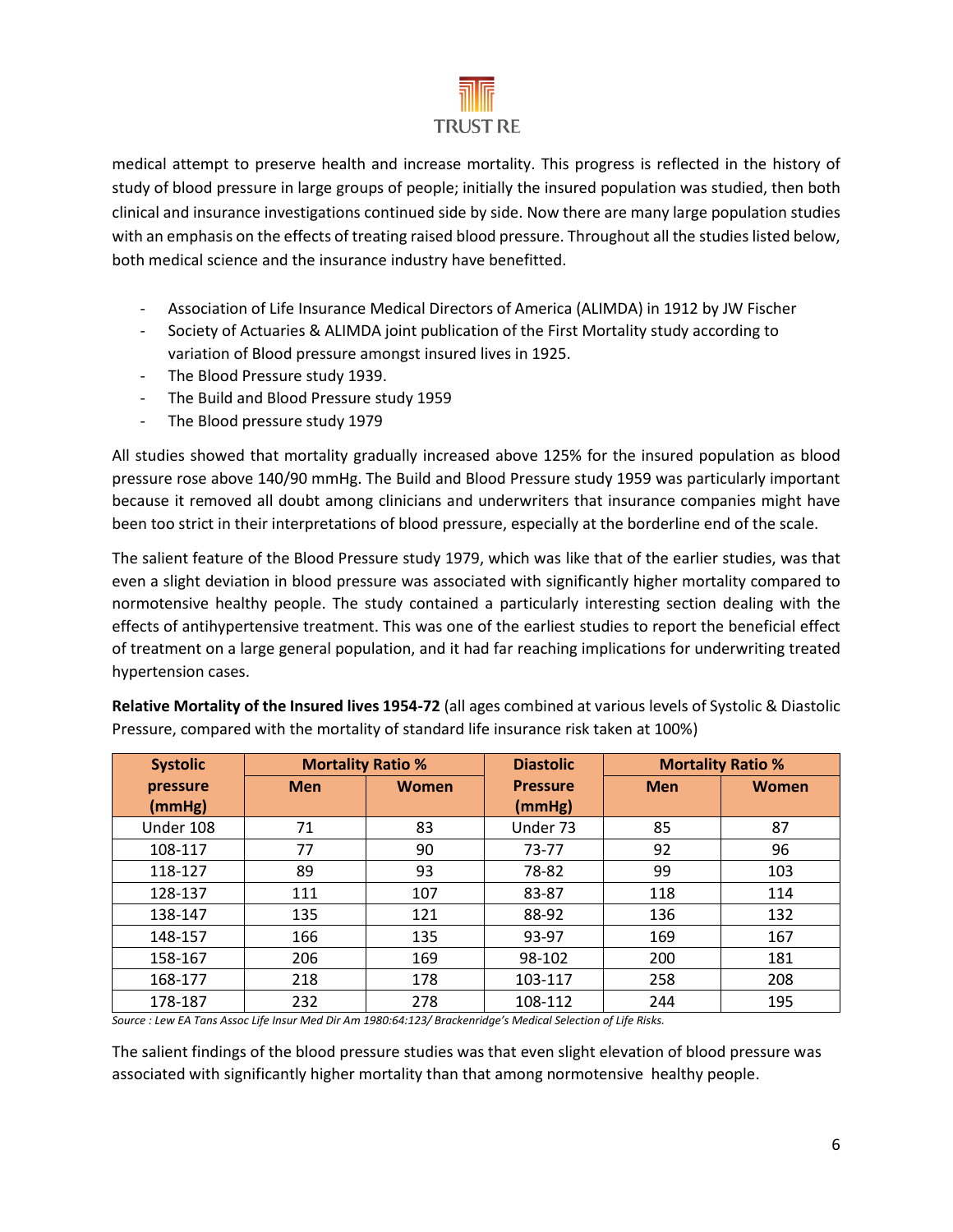

| <b>Systolic</b> | <b>Treated Cases</b> | <b>All Cases</b>        | <b>Diastolic</b> | <b>Treated Cases</b> | <b>All Cases</b> |  |  |  |
|-----------------|----------------------|-------------------------|------------------|----------------------|------------------|--|--|--|
| <b>Pressure</b> | %                    | %                       | <b>Pressure</b>  | %                    | %                |  |  |  |
| mmHg            |                      |                         | <b>mmHG</b>      |                      |                  |  |  |  |
| 108-117         | 98                   | 92<br>85<br>77<br>68-72 |                  |                      |                  |  |  |  |
| 118-127         | 109                  | 89                      | 73-77            | 110                  | 92               |  |  |  |
| 128-137         | 109                  | 111                     | 83-87            | 108                  |                  |  |  |  |
| 138-147         | 135<br>110           |                         | 88-92            | 122                  | 136              |  |  |  |
| 148-157         | 163<br>166           |                         | 93-97            | 165                  | 169              |  |  |  |
| 158-167         | 231<br>206           |                         | 98-102           | 205                  |                  |  |  |  |
|                 |                      |                         | 103-107          | 228                  | 258              |  |  |  |

#### **Comparative mortality of Treated Hypertension**

*Source : Lew EA Tans Assoc Life Insur Med Dir Am 1980:64:123*

The mortality ratios of those treated vis-à-vis not treated, who had similar systolic and diastolic blood pressure at the time of application was compared. The study revealed that those being treated for hypertension , irrespective of their pre-treatment blood pressure levels, had ratios equivalent or near to those with normal or unrelated blood pressures.

#### **Effects of Hypertension**

Complications from hypertension may not appear for 10-20 years following onset and the severity and nature of complications vary by individual and their lifestyle. Organs can be affected in various ways:

- − Heart: Development of Coronary Artery disease, cardiac hypertrophy and decompensation.
- − Brain: Hemorrhage, thrombosis and arteriosclerosis (stroke / cerebrovascular accident).
- − Kidney: Damage to the renal arterioles with resulting impairment of renal function.
- − Eye: Retinal changes such as abnormalities of blood vessel. A-V nipping, hemorrhages and exudates.

#### **How to accurately record blood pressure reading**

It is important for the blood pressure to be recorded accurately at the insurance physical examination. Unfortunately, it is not always carried out with the care and attention it deserves, particularly by the casual or inexperienced examiner. Examiners tend to round off levels to the nearest 5 or 10 mmHg. The practice may be less common now than it used to be because the statistical significance of mildly or moderately high blood pressure is more widely appreciated as a risk factor for cardiovascular disease. It is quite clear from many statistical and actuarial studies of mortality experience that significant differences are associated with a reading difference as low as 2 mmHg between actual and recorded.

Systolic pressure is the reading at which sounds are first heard  $(1<sup>st</sup>$  phase) as the blood pressure cuff is deflated. It is now almost universal insurance practice to use the systolic and diastolic fifth phase (cessation of sound) in the construction of blood pressure rating tables. Some companies request the fourth (change of sound) and fifth phases to be recorded (e.g. 136/86-78) as it provides the medical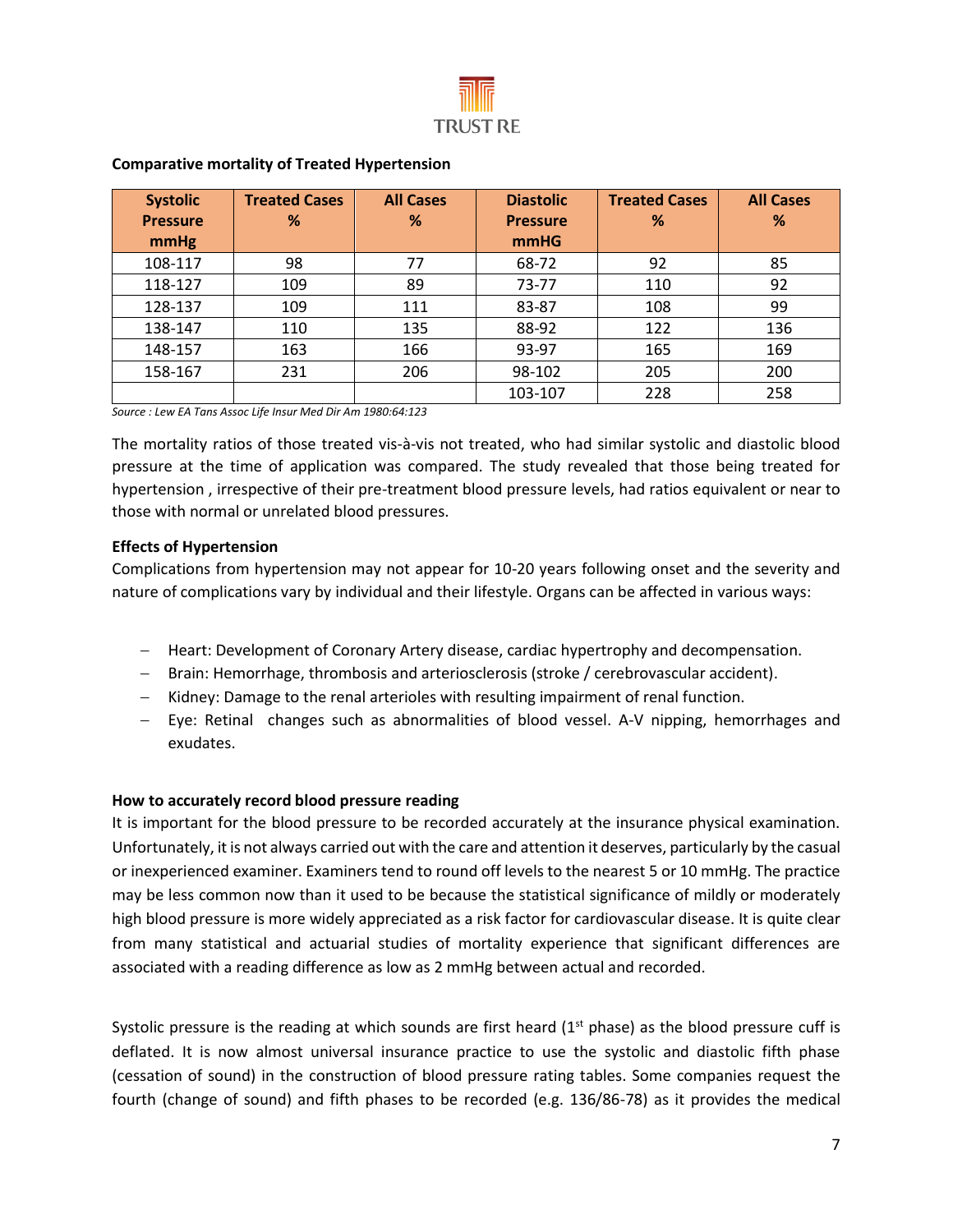

director with additional information and prevents confusion. This would, however, be an unusual practice in developing and underdeveloped nations.

Difference between systolic and diastolic pressure is termed as pulse pressure, normally in the range of 30-60. Pulse pressure markedly outside this range needs to be referred to the Medical Officer.

Precaution:

- Blood pressure reading for insurance examination should be taken while the applicant is seated.
- Exclude readings taken after exercise.
- If readings are taken from both arms, the higher reading is used. A difference more than 10 mmHg in either systolic or diastolic requires a referral to the medical officer.
- Reported blood pressure readings taken more than 2 years prior to the application are not included in the averages, but if significant as to level and duration, special considerations shall apply.
- Recheck of elevated blood pressure is advisable when examination blood pressure rating exceeds 50% and a history of hypertension, cardiac or renal disease is indicated.

# **Evaluation of Blood pressure for Rating & Averaging:**

When the blood pressure reading obtained on medical examination appears to be ratable in terms of the rating table or above the normal levels (130/90), consideration should be given to obtaining a further series of readings, carried out possibly by an independent observer on another day and recorded in a Hypertension questionnaire.

A series of three readings recorded over a period of about 10 minutes as the applicant rests quietly allows a reasonable, fair representation of the casual blood pressure. In this way, a true assessment of the overall blood pressure status can be made whether the repeat readings are lower, higher or the same as those recorded originally. It is fairer both to the applicant and to the insurance company.

In addition to blood pressure readings obtained at the time of the original medical examination and any repeat examination, other readings must be available to the underwriter from different sources such as the applicant's medical attendant, hospital or clinical reports, or from previous medical examinations by the same or other companies.

Insurance companies can choose one of the below methods to determine the appropriate level of blood pressure for rating purposes.

Method 1:

- Disregard all blood pressure readings taken more than 3 years previously.
- Calculate the average of the blood pressures taken on any one day within the previous 3 months (termed as daily averages).
- Calculate the average of the daily averages for the previous 3 months and call this the current average.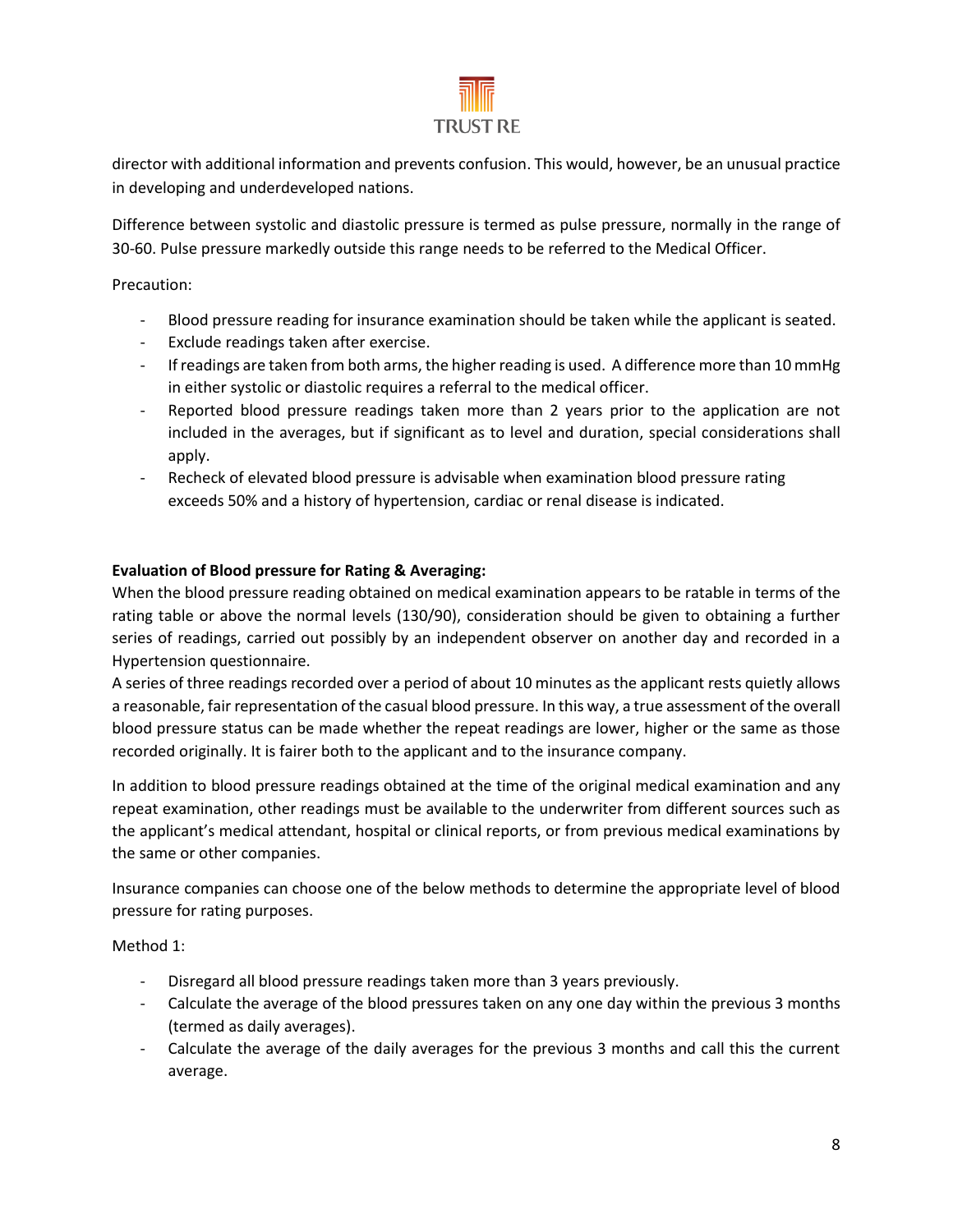

- Calculate the past average by forming the average of all blood pressure readings that are higher than the current average taken within the previous 3 years, excluding the past 3 months.
- Due allowance can be made for past average blood pressures that are higher than the current average by weighting the past average one-third and the current average two-third using the formula
- Rating average =  $B+1/3(A-B)$  where

A is Past Average excluding readings lower than current average & B is current average

Example:

```
 Current Average: 160/100
Past Average Blood pressure: 178/112
Rating average: 160/100+1/3* (178-160)/(112-100 ) = 160/100+6/4 = 166/104
155/100, 180/115, 175/110 ,179/111, 160/90 
Average blood pressure reading excluding readings lower than the current average
(180+175+179)/3 / (115+110+111)/3
```
Method 2:

**Current Blood Pressure records** are the latest blood pressure readings as reported in the medical examination, a blood pressure recheck or usual medical report.

Average together all blood pressure recordings taken on the same day Example:  $1<sup>st</sup>$  reading: 140/80  $2<sup>nd</sup>$  reading: 160/100  $3<sup>rd</sup>$  reading: 150/90 Average Blood pressure Reading = 150/90

**Past Blood Pressure records** are readings reported within the last two years prior to the date of the (latest) current examination.

Average most favorable and most unfavorable reading recorded within the past two years prior to the date of last current examination, disregarding the non-representative readings.

Most favorable blood pressure reading is the blood pressure unit (systolic/diastolic) with the lowest rating according to the blood pressure rating tables.

Most unfavorable blood pressure reading is the blood pressure unit (systolic/diastolic) with the highest rating according to the blood pressure rating tables.

#### - **Combined Current and Past Blood Pressure Record**

Current Blood Pressure readings – **A** Past Blood Pressure readings- **B** 

| Finding | Example              | <b>Rating Basis</b> | Example               |  |  |  |
|---------|----------------------|---------------------|-----------------------|--|--|--|
| $A = B$ | A=160/100 B=160/100  | Based on A or B     | 160/100               |  |  |  |
| A < B   | A=170/110 B= 190/120 | Average A and B     | 180/115 (360/2/230/2) |  |  |  |
| A > B   | A=180/105 B=175/100  | Based on A          | 180/105               |  |  |  |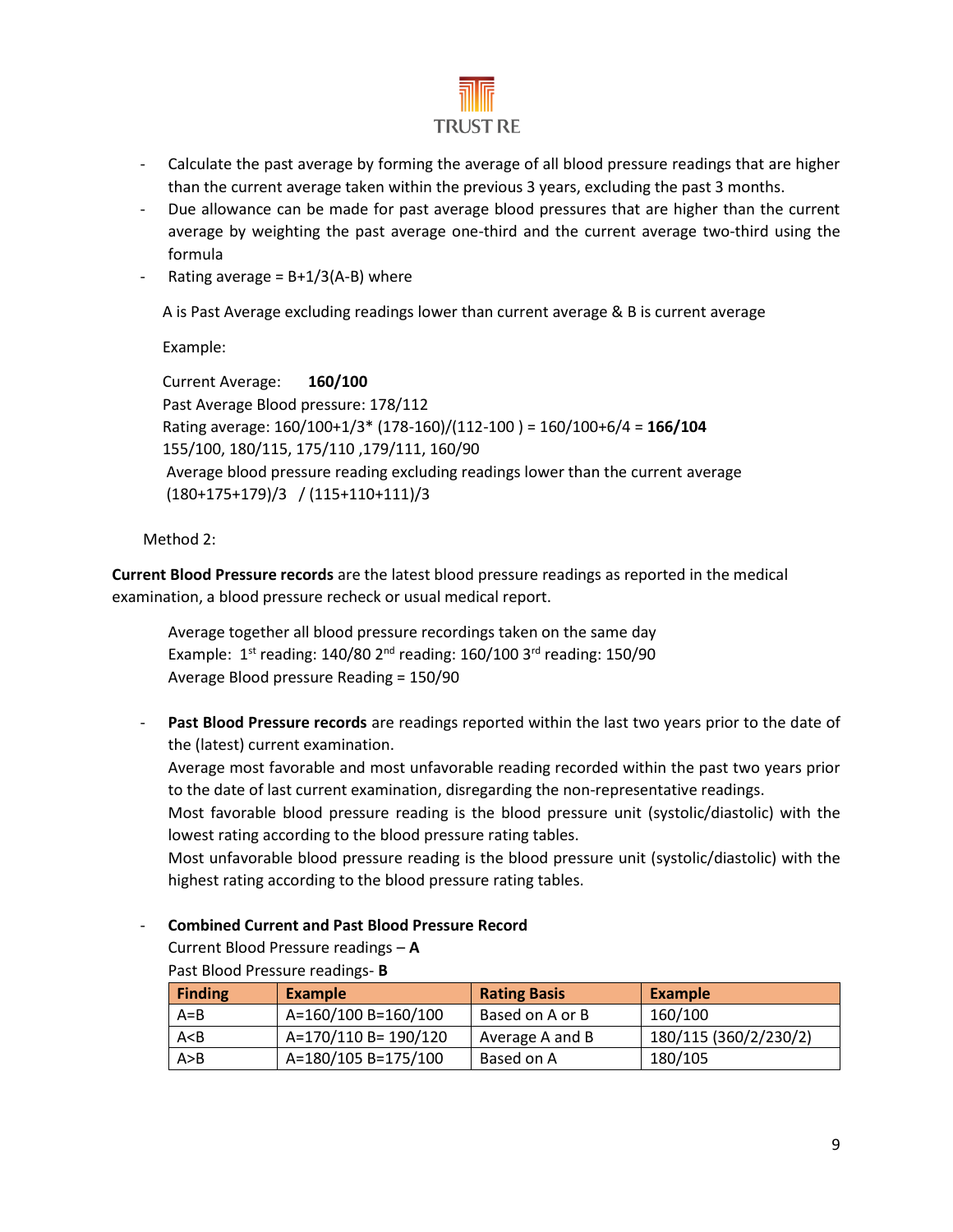

## **How a family history of high blood pressure plays a role**

Family history of high blood pressure meansthat a blood relative such as mother, father, sister, or brother has or had a history of high blood pressure before the age of 60.

If one or more close family members has high blood pressure before age 60, it means the other members are at double the risk of having it as well. A strong family history means 3 or more relatives had /have high blood pressure before age 60.

A family history of high blood pressure has been linked to other risk factors for heart disease and stroke. These factors include high cholesterol, high body fat, and being more sensitive to the effects of salt on raising blood pressure in future, even for someone whose blood pressure is currently normal.

Things to be done:

Check blood pressure at least once a year.

Reduce other risks for high blood pressure such as following a healthy diet with less salt, regular exercise and no smoking.

If already under treatment, ensure regular medications and appointments with health care provider.

#### **Hypertension Associated Impairments & Treatment**

Hypertension itself carries a risk and along with other associated impairments, the mortality, morbidity and insurance risk increases grossly. The below table serves as a guideline for underwriters to apply suitable rating when hypertension is present with other impairments.

| <b>Associated Impairments</b>   |                                                                           |
|---------------------------------|---------------------------------------------------------------------------|
| Cardiac Hypertrophy             | Refer to Medical Officer/ Reinsurer. Individual consideration based on    |
| (cardiomegaly)                  | the Chest X ray and ECG findings                                          |
| Cerebral Vascular disease       | Decline                                                                   |
| Diabetes Mellitus               | Acceptable for controlled diabetes subject to hypertension rating not     |
|                                 | exceeding +100 and no suspicion of vascular disease (cardio, cerebral &   |
|                                 | renal). Refer to the rating for Diabetes and combined rating shall apply. |
| <b>ECG Abnormalities</b>        | Refer to Medical Officer/ Reinsurer. Individual consideration             |
| <b>Family History</b>           | Increase hypertension rating by +15 for Two and +30 for Three or more     |
|                                 | family deaths caused by cardio-vascular or renal disease.                 |
| Hyperlipidemia                  | Hyperlipidemia rating up to 50 : ADD both rating                          |
|                                 | Hyperlipidemia rating above 50 : Refer to Medical Officer/ Reinsurer      |
| <b>Hypertensive Retinopathy</b> | Grading according to Keith Wagener                                        |
|                                 | Grade 1: Rate for Hypertension only                                       |
|                                 | Grade 2: Add +50 to Hypertension rating                                   |
|                                 | Grade 3: Decline                                                          |
| Hyperuricemia (Gout)            | Elevated Uric Acid without other gout symptoms: No Additional Rating      |
| Ischemic Heart disease          | Refer to Medical Officer/ Reinsurer. Individual consideration based on    |
|                                 | <b>IHD</b>                                                                |
| Overweight                      | Ratings of Hypertension and Overweight to be added                        |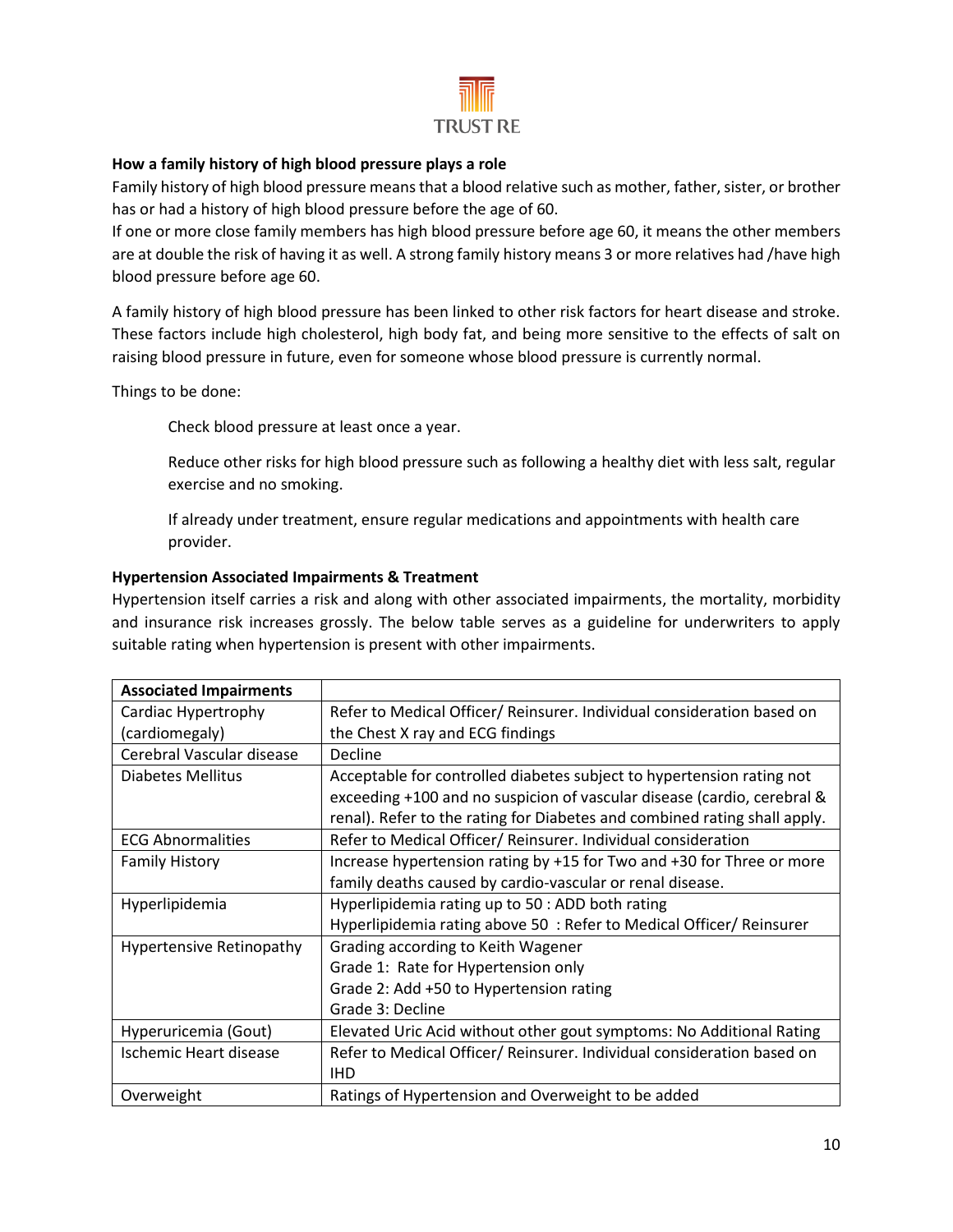

| <b>Renal Disease</b>      |                                                                          |
|---------------------------|--------------------------------------------------------------------------|
|                           | Require careful evaluation and the ratings for hypertension and renal    |
|                           | disease are to be added. It is advised to refer the risk to the Medical  |
|                           | officer/Reinsurer.                                                       |
| Albuminuria               | Refer to medical officer/Reinsurer if diastolic pressure exceeds 100, or |
|                           | urine analysis show red blood cells and or casts.                        |
| Hematuria                 | Refer to medical officer/Reinsurer if renal disease is the cause.        |
| Nephrectomy               | Refer to medical officer/ Reinsurer any case. Usually decline if         |
|                           | remaining kidney is other than normal.                                   |
| Tachycardia               | Add the ratings                                                          |
| Tobacco use               | An increased rating in addition to the combined rating will be required  |
| <b>Treatment</b>          |                                                                          |
|                           |                                                                          |
| Dietary Therapy           | No additional rating                                                     |
| <b>Drug Therapy</b>       |                                                                          |
| Sedative & Tranquilizer   | No additional rating                                                     |
| drugs only                |                                                                          |
| Antihypertensive drugs    | Refer to medical officer/Reinsurer any case on multiple anti-            |
|                           | hypertensive drug medication. Specific drug and dosage together with     |
|                           | the degree of follow up and supervision to be taken into consideration.  |
| <b>Surgical Treatment</b> | Refer to medical officer/Reinsurer all cases of surgical treatment for   |
|                           | hypertension (e.g. Adrenalectomy, nephrectomy, renal artery              |
|                           | reconstruction). May necessitate an increase to sum of hypertension      |
|                           | and surgical procedure, or to decline, depending on the type of          |

*Source: Underwriting Manual Trust Re*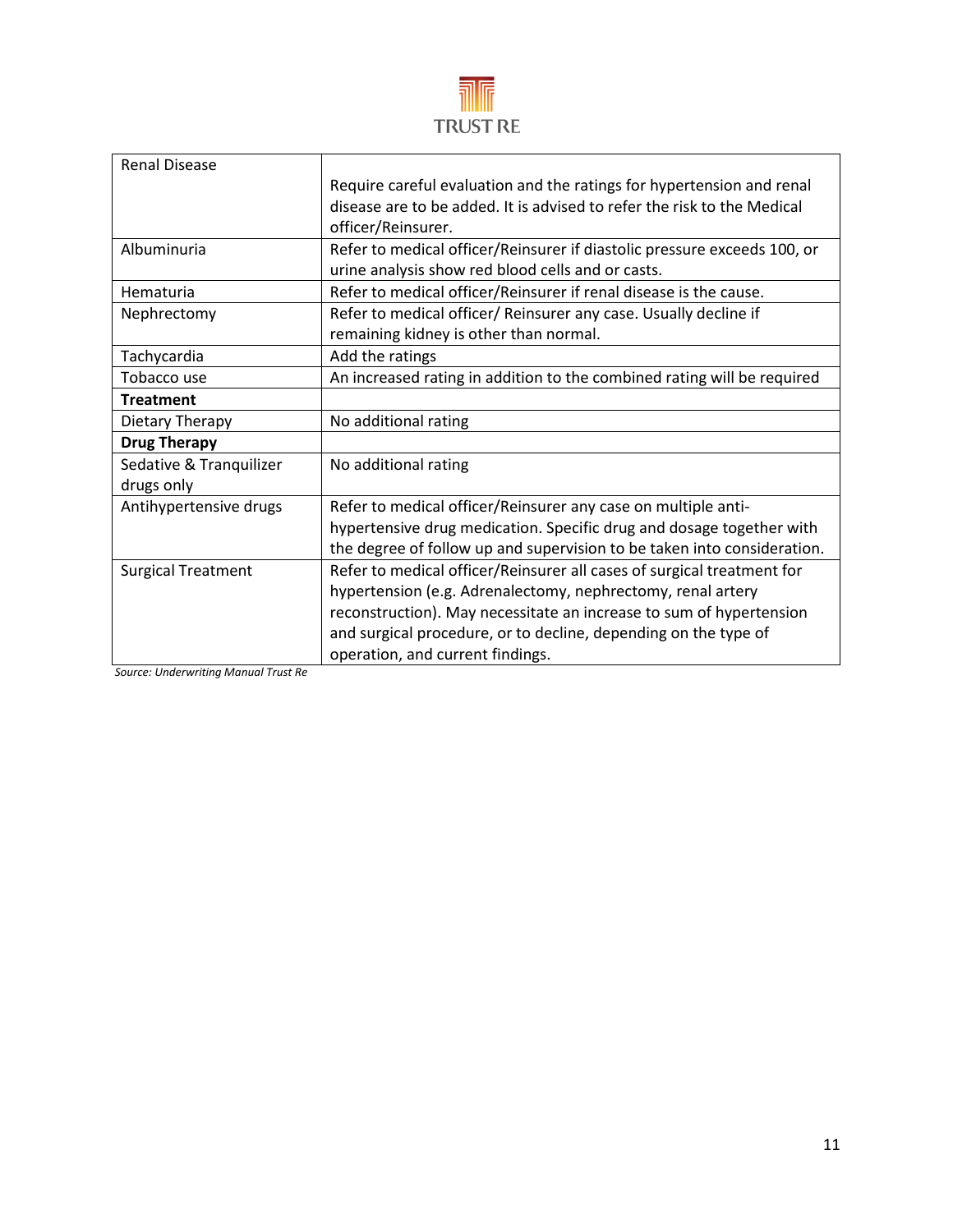

#### **Blood Pressure ratings for male lives**

| <b>Diastolic</b>   |                | <b>Systolic pressure (mmHg)</b> |                            |                            |                                                         |             |            |            |             |            |            |            |            |            |            |
|--------------------|----------------|---------------------------------|----------------------------|----------------------------|---------------------------------------------------------|-------------|------------|------------|-------------|------------|------------|------------|------------|------------|------------|
| pressire<br>(mmHg) | age            | 136-140                         | 141-145                    |                            | 140-150 151-155 150-160 161-165 166-170 171-175 176-180 |             |            |            |             |            | 181-185    | 186-190    | 191-195    | 196-200    | 201-210    |
| 85                 | under 40       | 0                               | 0                          | 0                          | 10                                                      | 25          | 45         | 60         | 85          | 110        | 136        | 165        | 196        | 235        | 335        |
|                    | 40-49          | $\Omega$                        | $\mathbf 0$                | $\mathbf 0$                | $\mathbf 0$                                             | 0           | 20         | 40         | 60          | 80         | 100        | 125        | 160        | 215        | 300        |
|                    | 50-59          | $\mathbf 0$                     | $\mathbf 0$                | $\mathsf 0$                | 0                                                       | 0           | 0          | 20         | 40          | 60         | 80         | 100        | 130        | 190        | 270        |
|                    | 60-64          | $\Omega$                        | $\mathbf 0$                | 0                          | $\mathbf 0$                                             | 0           | 0          | 0          | 15          | 30         | 50         | 70         | 100        | 160        | 255        |
|                    | 65-69          | $\Omega$                        | $\mathbf 0$                | $\pmb{0}$                  | $\mathbf 0$                                             | $\mathbf 0$ | 0          | $\pmb{0}$  | $\mathbf 0$ | 15         | 25         | 40         | 60         | 95         | 140        |
| 90                 | under 40       | $\Omega$                        | 10                         | 20                         | 30                                                      | 45          | 65         | 85         | 105         | 130        | 160        | 190        | 225        | 275        | 340        |
|                    | 40-49          | 0                               | $\mathbf 0$                | $\mathsf 0$                | 10                                                      | 20          | 35         | 50         | 70          | 90         | 110        | 135        | 175        | 235        | 305        |
|                    | 50-59          | $\mathbf 0$                     | $\mathbf 0$                | $\mathsf 0$                | $\mathbf 0$                                             | $\mathbf 0$ | 15         | 30         | 50          | 70         | 90         | 110        | 145        | 195        | 275        |
|                    | 60-64          | 0                               | $\mathsf 0$                | $\mathsf 0$                | 0                                                       | 0           | 0          | 15         | 30          | 50         | 70         | 95         | 120        | 170        | 235        |
|                    | 65-69          | $\mathbf 0$                     | $\mathbf 0$                | $\mathbf 0$                | $\mathbf 0$                                             | 0           | 0          | 0          | 15          | 25         | 40         | 55         | 75         | 100        | 140        |
| 95                 | under 40       | 25                              | 30                         | 40                         | 50                                                      | 60          | 80         | 100        | 120         | 140        | 170        | 200        | 240        | 285        | 345        |
|                    | 40-49          | $\mathbf 0$                     | 10                         | 15                         | 25                                                      | 35          | 45         | 60         | 80          | 100        | 120        | 150        | 190        | 240        | 310        |
|                    | 50-59          | $\mathbf 0$                     | $\mathbf 0$                | $\mathbf 0$                | $\mathbf 0$                                             | 15          | 25         | 40         | 60          | 80         | 100        | 125        | 155        | 205        | 280        |
|                    | 60-64          | $\mathbf 0$                     | $\pmb{0}$                  | $\mathsf 0$                | $\mathbf 0$                                             | $\mathbf 0$ | 15         | 25         | 40          | 60         | 80         | 105        | 135        | 180        | 235        |
|                    | 65-69          | $\Omega$                        | $\mathbf 0$                | $\mathsf 0$                | 0                                                       | $\Omega$    | 0          | 15         | 20          | 35         | 45         | 65         | 80         | 105        | 140        |
| 100                | under 40       | 55                              | 60                         | 65                         | 75                                                      | 85          | 100        | 115        | 135         | 160        | 190        | 220        | 260        | 300        | 350        |
|                    | 40-49          | 40                              | 40                         | 45                         | 50                                                      | 60          | 70         | 85         | 105         | 125        | 145        | 170        | 200        | 255        | 315        |
|                    | 50-59          | 20                              | 25                         | 30                         | 35                                                      | 40          | 50         | 60         | 75          | 90         | 115        | 145        | 180        | 220        | 285        |
|                    | 60-64          | 10                              | 15                         | 20                         | 25                                                      | 30          | 35         | 40         | 50          | 70         | 90         | 115        | 150        | 190        | 240        |
|                    | 65-69          | $\Omega$                        | $\mathbf 0$                | 10                         | 15                                                      | 15          | 20         | 25         | 30          | 40         | 50         | 70         | 90         | 110        | 145        |
| 105                | under 40       | $\mathbf 0$                     | $\mathbf 0$                | 105                        | 110                                                     | 120         | 130        | 145        | 165         | 185        | 210        | 240        | 275        | 310        | 355        |
|                    | 40-49          | $\Omega$                        | $\mathbf 0$                | 90                         | 95                                                      | 100         | 105        | 115        | 125         | 140        | 160        | 185        | 220        | 270        | 325        |
|                    | 50-59          | $\Omega$                        | $\mathbf 0$                | 80                         | 85                                                      | 90          | 95         | 100        | 105         | 115        | 135        | 165        | 195        | 240        | 290        |
|                    | 60-64          | $\mathbf 0$                     | $\mathbf 0$                | 60                         | 60                                                      | 60          | 60         | 60         | 70          | 80         | 100        | 125        | 160        | 195        | 245        |
|                    | 65-69          | 0                               | $\mathbf 0$                | 35                         | 35                                                      | 35          | 35         | 35         | 40          | 50         | 60         | 75         | 95         | 115        | 145        |
| 110                | under 40       | $\Omega$                        | $\mathbf 0$                | $\mathbf 0$                | 170                                                     | 175         | 180        | 195        | 215         | 235        | 280        | 280        | 300        | 330        | 365        |
|                    | 40-49          | 0                               | $\pmb{0}$                  | $\pmb{0}$                  | 145                                                     | 145         | 150        | 160        | 175         | 190        | 210        | 230        | 260        | 290        | 330        |
|                    | 50-59<br>60-64 | 0<br>0                          | $\mathbf 0$<br>$\mathbf 0$ | $\mathsf 0$<br>$\mathsf 0$ | 135<br>100                                              | 135<br>100  | 135<br>100 | 135<br>110 | 145<br>120  | 100<br>130 | 175<br>145 | 195<br>180 | 220<br>180 | 280<br>210 | 305<br>250 |
|                    | 65-69          | $\Omega$                        | $\mathbf 0$                | $\mathsf 0$                | 55                                                      | 55          | 60         | 65         | 70          | 75         | 85         | 95         | 105        | 125        | 150        |
| 115                | under 40       | $\mathbf 0$                     | $\mathbf 0$                | $\mathbf 0$                | $\mathbf 0$                                             | 260         | 260        | 265        | 275         | 285        | 295        | 310        | 325        | 345        | 370        |
|                    | 40-49          | $\mathbf 0$                     | $\mathbf 0$                | $\mathsf 0$                | $\mathbf 0$                                             | 225         | 225        | 225        | 240         | 255        | 270        | 285        | 300        | 315        | 335        |
|                    | 50-59          | $\Omega$                        | $\mathbf 0$                | $\mathbf 0$                | $\mathbf 0$                                             | 195         | 195        | 200        | 215         | 230        | 245        | 260        | 275        | 290        | 315        |
|                    | 60-64          | 0                               | $\mathbf 0$                | $\mathbf 0$                | $\mathbf 0$                                             | 150         | 150        | 160        | 170         | 180        | 190        | 205        | 220        | 240        | 260        |
|                    | 65-69          | $\Omega$                        | $\mathbf 0$                | $\mathbf 0$                | $\mathbf 0$                                             | 90          | 90         | 95         | 100         | 105        | 110        | 120        | 130        | 145        | 160        |
| 120                | under 40       | 0                               | $\mathbf 0$                | $\mathbf 0$                | $\mathbf 0$                                             | $\mathbf 0$ | 285        | 285        | 295         | 305        | 320        | 335        | 350        | 365        | 380        |
|                    | 40-49          | $\mathbf 0$                     | $\mathbf 0$                | $\mathsf 0$                | $\pmb{0}$                                               | 0           | 260        | 265        | 270         | 280        | 290        | 300        | 310        | 325        | 350        |
|                    | 50-59          | $\Omega$                        | $\pmb{0}$                  | $\mathsf 0$                | $\mathbf 0$                                             | 0           | 245        | 250        | 260         | 270        | 280        | 290        | 300        | 315        | 330        |
|                    | 60-64          | $\mathbf 0$                     | $\mathbf 0$                | $\mathbf 0$                | $\mathbf 0$                                             | 0           | 215        | 215        | 220         | 225        | 230        | 240        | 250        | 260        | 270        |
|                    | 65-69          | 0                               | $\mathbf 0$                | $\mathbf 0$                | 0                                                       | $\Omega$    | 130        | 130        | 130         | 135        | 140        | 145        | 150        | 155        | 160        |

For Female lives use three-quarters of these ratings.

*Source: Trust Re Medical Underwriting Manual (2015)*

#### **Conclusion**

With a wide range of effective treatments available for the management of hypertension, elevations of blood pressure requiring a rating are seen less frequently that in the past and, because a raised blood pressure can usually be well controlled, it is no longer the dominant parameter of risk it used to be. Despite the efficacy of modern therapeutics, uncontrolled or poorly controlled hypertension still exists and remains an important risk factor for the development of cardiac, renal and cerebrovascular disease. Due weight should therefore be given to the rating of hypertension in these circumstances.

Although blood pressure may have been relegated to a lesser level of importance for risk selection, it is still the duty of the examining physician or paramedics to make accurate recordings of the blood pressure